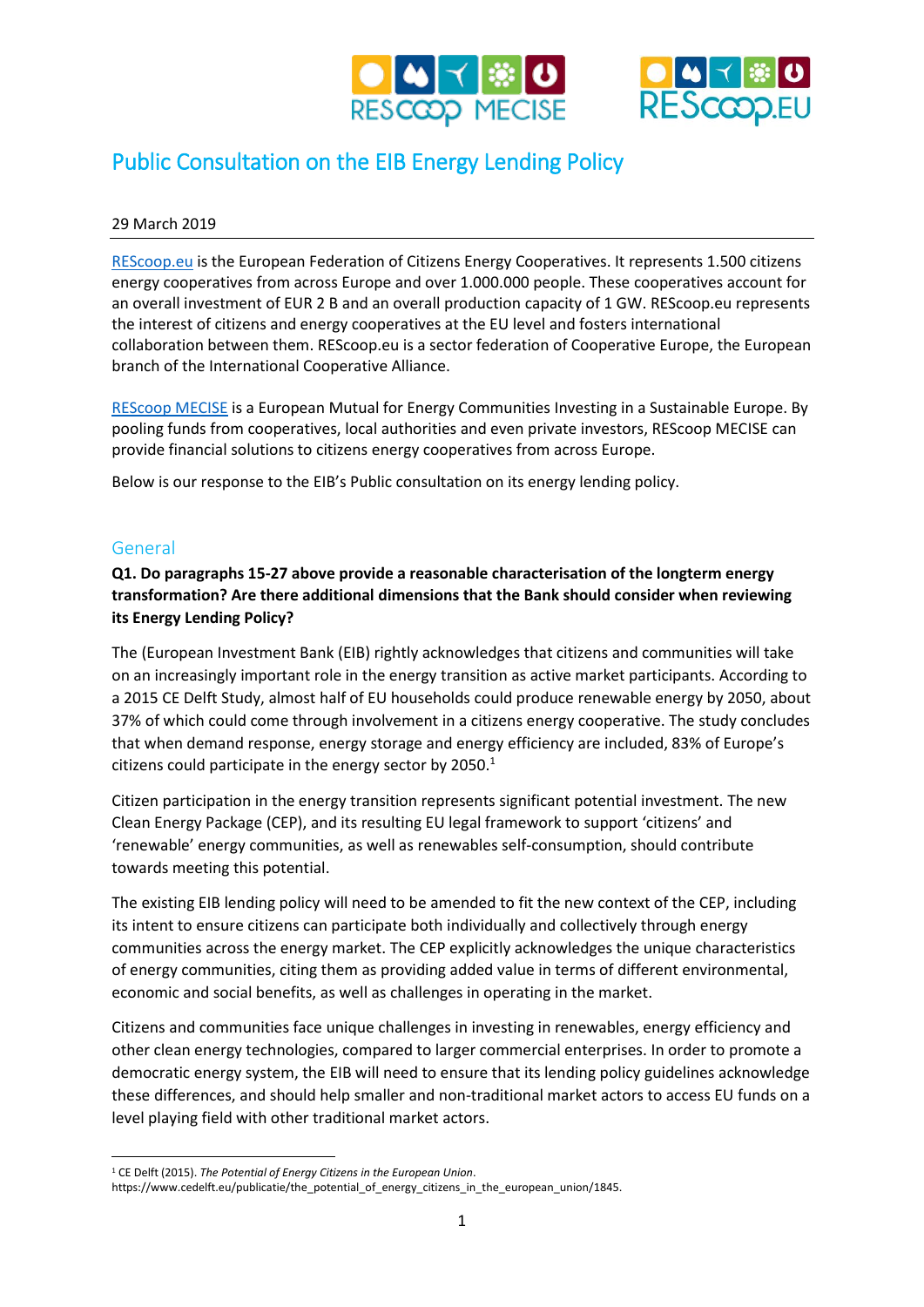



Furthermore, many citizens are currently not able to benefit from participation in the energy market because they are vulnerable, energy poor, or rent their dwelling. the EIB will need to ensure that its lending policy guidelines promotes social fairness and solidarity between EU citizens and communities, so that all citizens are empowered and that no one is left behind.

## **Q2. As set out in Box 1, the Bank believes it has a robust framework to ensure that energy projects being financed are compatible with long-term climate targets. Do you agree? Are there areas where the Bank can improve?**

The Bank has improved its lending framework to support local investments in renewables and energy efficiency since the last time it revised its lending policy. Nevertheless, the EIB still has a long way to go in order to ensure its activities are consistent with Europe's long-term climate objectives.

As citizens will be essential to a successful clean energy transition, the EIB will need to improve access to citizen and community-led projects. Furthermore, the EIB needs to quickly phase out its funding of fossil fuel and nuclear projects. The market has failed to ensure energy companies and industry move away from fossil fuels. For its part, however, the EIB must send a strong political signal that European money will no longer go towards these types of projects.

#### **Q3. Within the broad areas of renewables, energy efficiency and energy grids, are there particular areas where you feel the Bank could have higher impact?**

Yes. As we will explain below, the EIB could facilitate better access by citizens and communities to funds in the areas of renewables, energy efficiency and energy grids.

## **Q4. How can EIB reinforce its impact towards ensuring affordability, addressing social and regional disparities and support a just energy transformation?**

The EIB must ensure that its lending policy helps address the disparity in investment power by certain groups of citizens, particularly those that are vulnerable, experiencing energy poverty, or are unable to invest in certain renewables and energy efficiency technologies because they do not own their own dwelling. The EIB should also prioritise investing in rural areas, where the potential for investments in local renewables generation and energy efficiency projects has the potential to contribute towards development, rejuvenation, and economic resiliency.

## Theme 1: Energy Efficiency First

**Q5. In the case of new buildings, do you have an opinion on the proposed approach to support only buildings that go beyond the mandatory nZEB standard after 2021? What level of ambition should the Bank focus upon, inside and outside the EU?**

N/A.

**Q6. The Bank has developed a number of financial and technical assistance products to help promote energy efficiency in private and public buildings. Have you had any experience with these**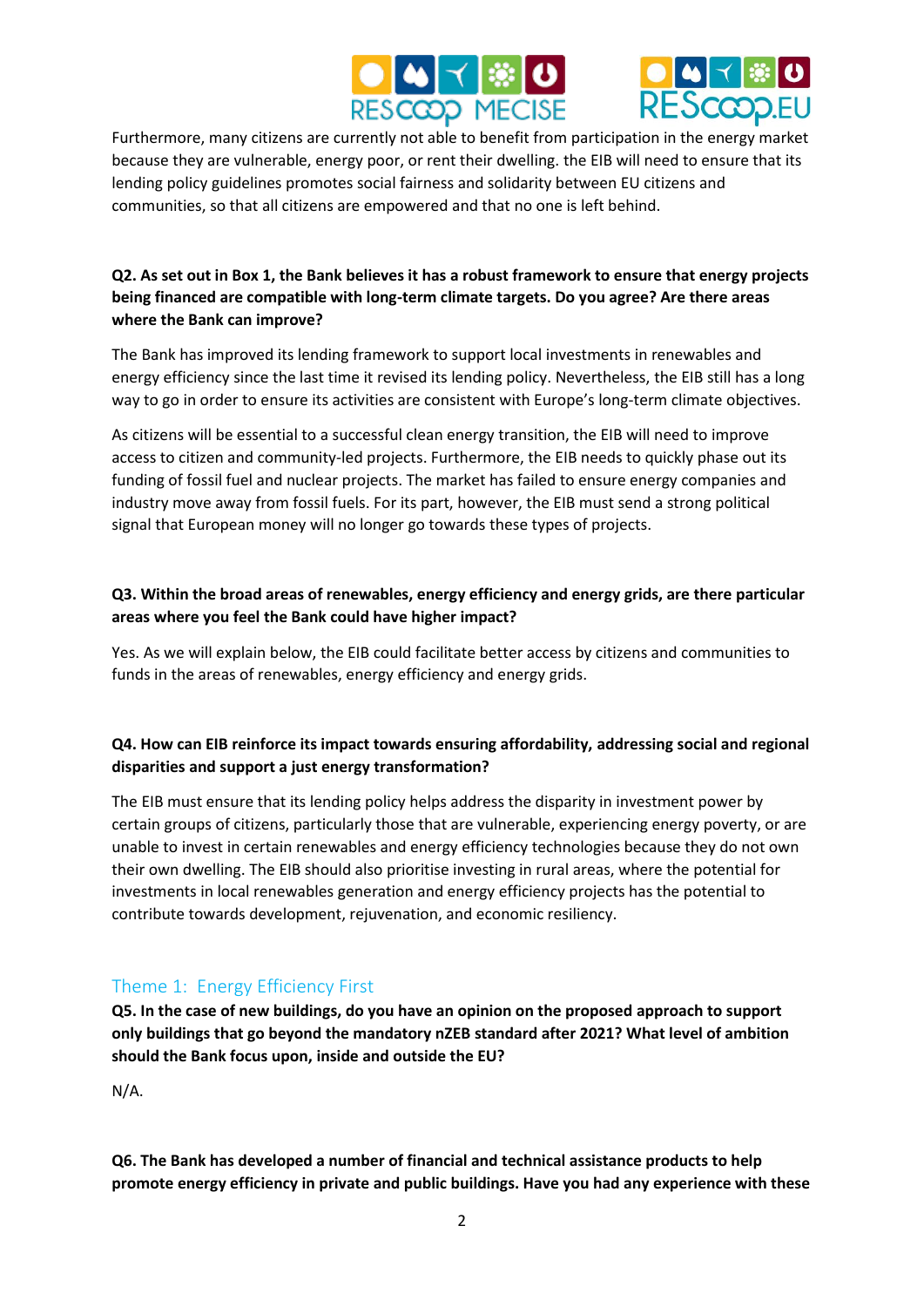



#### **products? If so, do you have a comment or opinion as to how they can be further developed or improved?**

We have experience with Project Development Assistance. Specifically, we have just concluded participation in a four-year Horizon 2020 project: REScoop MECISE. In this project, six renewable energy cooperatives from different Member States attempted to link renewables and energy efficiency investments.

Through our experience, we concluded that a three or four year window for Project Development Assistance projects is far too short for small and medium enterprises (SMEs), including citizens energy communities. Developing renewable energy projects still takes a lot of time, and it is only after completing such projects that that SMEs, including citizens energy communities, can consider investing in energy efficiency projects and other challenges. In order to address this issue, it would be sensible to extend the time needed to come up with unconditionally binding contracts in Project Development Assistance projects, such as European Local Energy Assistance – ELENA.

In the ELENA program, only building related projects are eligible. We would recommend that for renewable energy communities, wind turbines and solar parks also be allowed when the electricity generated is supplied to the members of the community. This would bring more renewable electricity to citizens who can't afford PV on their roofs, don't have a suitable roof, or who rent a roof. For instance, 75% of the cooperative members of the Belgian renewable energy cooperative, Ecopower, only have one share of EUR 250. Yet, their cooperative supplies them with green electricity from their own installations at the lowest price on the Flemish market.

## **Q7. Do you have lessons learned to share in order to improve the financing of energy efficiency in SMEs? Is technical assistance an important dimension? If so, do you have any views as to which type of technical assistance that is the most effective to provide?**

The existing lending policy of the EIB is still too tailored to the needs of big utilities and big projects. Moving forward, the EIB should develop instruments that are more tailored to the needs of SMEs, including citizens and renewable energy communities.

We can share some lessons learned from our own experiences with the EIB. In particular, we have found that the threshold of EUR 30M for ELENA or EUR 25M for soft loans from the EIB is often too high for SMEs, in particular citizens energy communities. The latter typically invest in and undertake smaller and less profitable projects.

Energy communities and local authorities (including cities and municipalities) need more support from the EIB to aggregate small-scale projects to reach the requested size. A simplified administrative procedure and hands-on support from the EIB for citizens and renewable energy communities, based on a better understanding of our concept and business model, is needed.

Another option could be to create dedicated funding structures for renewables, energy efficiency, and smart grid projects undertaken by citizens and renewable energy communities. Similar to the Islands Facility and the City Facility, the Bank and the EU Commission should launch a 'Citizens Facility' to fully unlock the potential of community energy and get more people involved in the energy transition.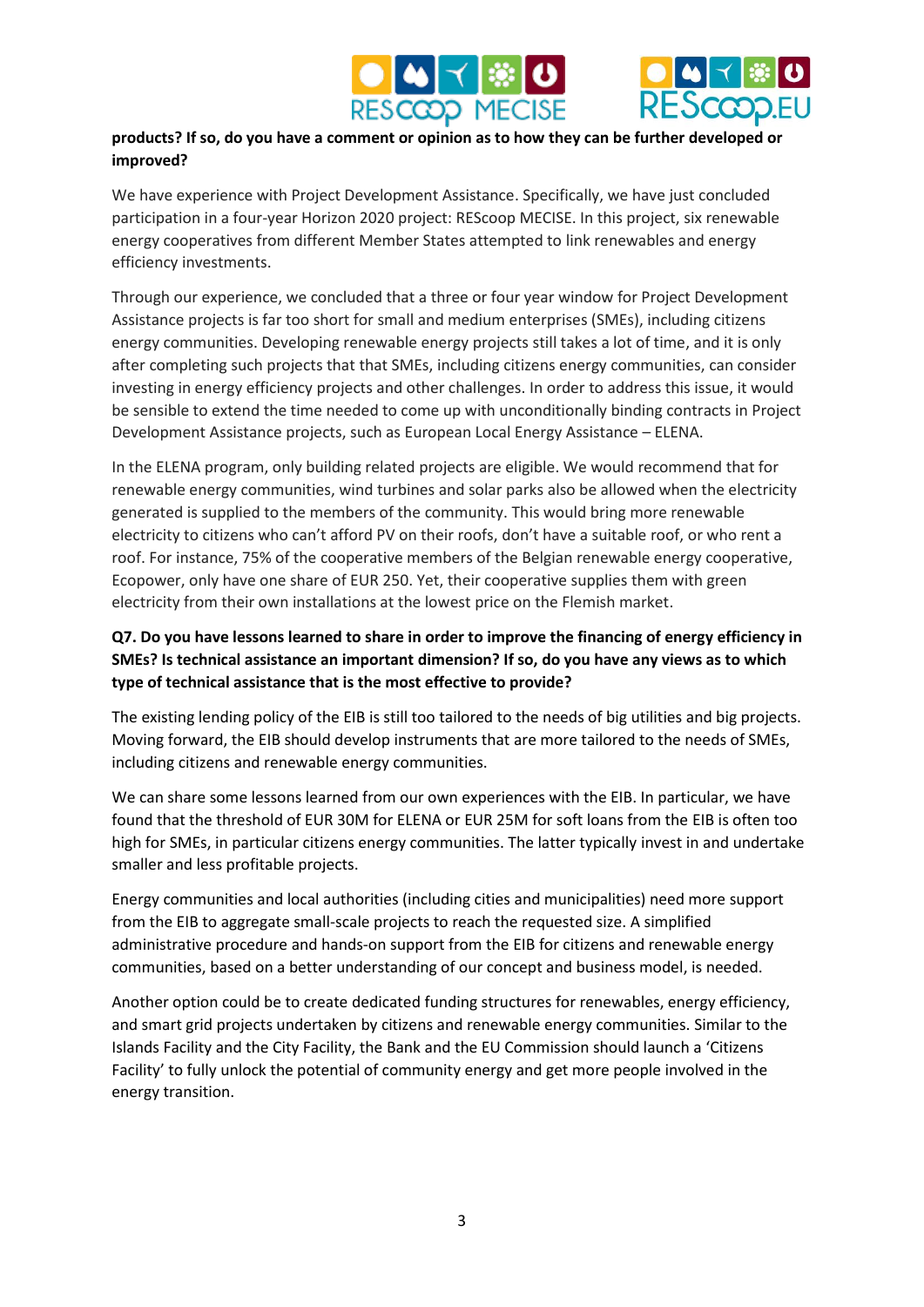



## Theme 2: Decarbonising Power and heat

**Q8. Declining costs and competitive auctions are transforming a number of renewable markets (e.g. onshore wind, utility-scale PV). How can the Bank best support these relatively mature technologies? In the context of increasing market integration, is there a need for financial instruments to help attract longterm private finance?**

While renewable energy technologies such as onshore wind and ground-mounted PV may be more mature, this cannot be generally assumed across the EU. Depending on a number of factors, including the development of the market for renewables, liberalisation, and the level of administrative and procedural barriers, the cost of borrowing can vary significantly across Member States. For instance, financing a wind park in Germany is not the same as financing a similar wind park in Greece. In many Member States, therefore, stable access to investment support and operational support schemes such as fixed feed-in tariffs and premiums will be necessary.

It is also important not to overlook the challenges that renewable energy communities face in realising such projects. It is well known that auctions/tenders pose significant barriers to participation from smaller players.<sup>2</sup> However, RECs experience significant difficulties raising finance for projects and participating in tenders due to other unique characteristics, not just size. For instance, due to their local nature, they rely largely on finance from local members, who are mostly households and small businesses. They also lack decision-making efficiency due to their democratic decision-making structures. In addition, their reliance on volunteers or part-time staff prevents them from operating as efficiently as other project developers. Furthermore, young RECs are unable to spread higher risk across multiple projects, because they have a very small or non-existent portfolio of projects to hedge risk against. Lastly, many citizens are unable or unwilling to take on the risk of financing sunk costs for feasibility studies, permits and other administrative procedures without certainty of success, or to meet high participation criteria.

The EIB needs to ensure that citizens can access appropriate investment support (e.g. special loans and guarantees) to invest in renewables projects including onshore wind and PV, and even offshore wind. This will help ensure a level playing field for citizens and their communities that want to develop and own local renewable energy projects to support development priorities. In addition, as was already mentioned, the Bank and the EU Commission should consider launching a 'Citizens Facility' to fully unlock the potential of community energy, including a specific focus on assisting the development and investment of renewable energy community projects.

**Q9. Does the EPS for power generation remain an appropriate safeguard? Do you agree that adjustment should be made to support flexibility and adequacy? In light of recent developments in renewables, the Paris Agreement and the Sustainable Development Goals, would an exemption to the EPS for power plants in least developed countries continue to be justified?**

N/A.

**.** 

<sup>&</sup>lt;sup>2</sup> Ecofys (2013). *Design features of support schemes for renewable electricity, Task 2 report within the European Project "Cooperation* between EU MS under the Renewable Energy Directive and interaction with support schemes"; IRENA (2015). "Renewable Energy Auctions: A Guide to Design"; and AURES (2016). "Recommendations on the role of auctions in a new renewable energy directive".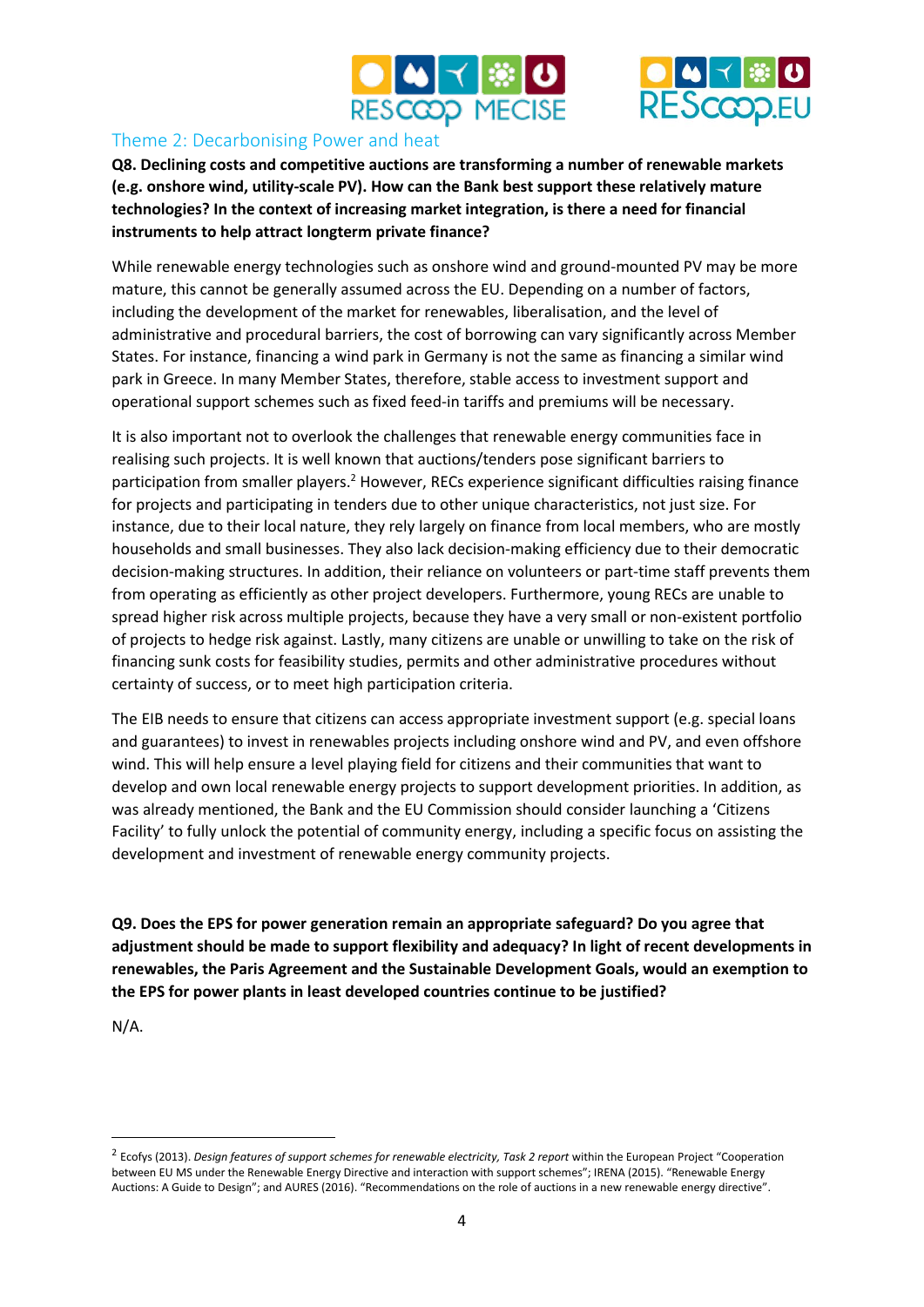



#### Theme 3: New energy technologies and business models

**Q10. Are there ways in which the Bank could provide more targeted support to distributed resources (demand response, small-scale generation and storage projects)? Are new business models or technologies emerging in this context, with specific financing needs? Is the Bank's portfolio of financial products and instruments adequate to support this technological transition?**

Currently, the EIB's lending policy takes a very centralised approach. However, the energy system is trending towards smaller, local, decentralised technologies and market actors. The EIB will need to reframe its approach accordingly to ensure that these new technologies and business models receive appropriate support as their markets continue to develop.

Citizens and renewable energy communities represent a very distinct category of business actors in this regard. Energy communities, in particular renewable energy communities, represent a different type of market actor compared to traditional commercial undertakings. Together, the unique characteristics of energy communities place them, and those that organise as cooperatives in particular,<sup>3</sup> in a legally and situationally different position.

First, the aims of energy communities are different from traditional commercial enterprises. This is reflected in the use of social or cooperative-oriented ownership models, instead of the pursuit of profits. Relatedly, the participants in an energy community are often required to accept a lower level of return on investment. This alternative purpose allows the community to focus on developing additional local renewables projects or providing its members with services. It also allows energy communities to focus on delivering socio-economic benefits to the local community, for example fight energy poverty, creating solidarity schemes to help members that are vulnerable, fund education initiatives on energy, or invest in/renovate local infrastructure, such as public buildings.

Second, energy communities operate internal ownership and governance structures based on voluntary, open and democratic decision-making based on the one-person-one-vote principle. Cooperatives in particular integrate a set of seven *International Cooperative Alliance Principles*. <sup>4</sup> This model is advantageous in that it promotes benefits that energy communities provide. At the same time, however, this particular governance model presents challenges for energy communities in terms of decision-making efficiency, and obtaining finance for their activities.

Third, energy communities are often organised at local level through the dedicated commitment of individuals, which may or may not have expertise in the energy field. Because of their start-up nature, they often rely on limited paid staff or volunteers. Therefore, energy communities often experience difficulties navigating complex administrative procedures and engaging with distribution system operators and regulators.

As the above suggest, energy communities face distinct financing needs and challenges. In particular, they require significant investment support in order to undertake many of the preliminary steps towards realising a particular project.

As we have already highlighted, the EIB's lending policy needs to be further tailored towards these needs. A dedicated 'Citizens Facility' would be appropriate to ensure community projects can have access to financing on a level playing field with other larger, well-resourced market actors.

 $\overline{a}$ 

<sup>3</sup> *See* Court of Justice of the EU (CJEU. Joined Cases C-78/08 to C-80/08, *Paint Graphos Soc. coop. arl* [2011] C 311/06. 4 International Cooperative Alliance. *Cooperative identity, values and principles*. Available at: [https://www.ica.coop/en/cooperatives/cooperative-identity.](https://www.ica.coop/en/cooperatives/cooperative-identity)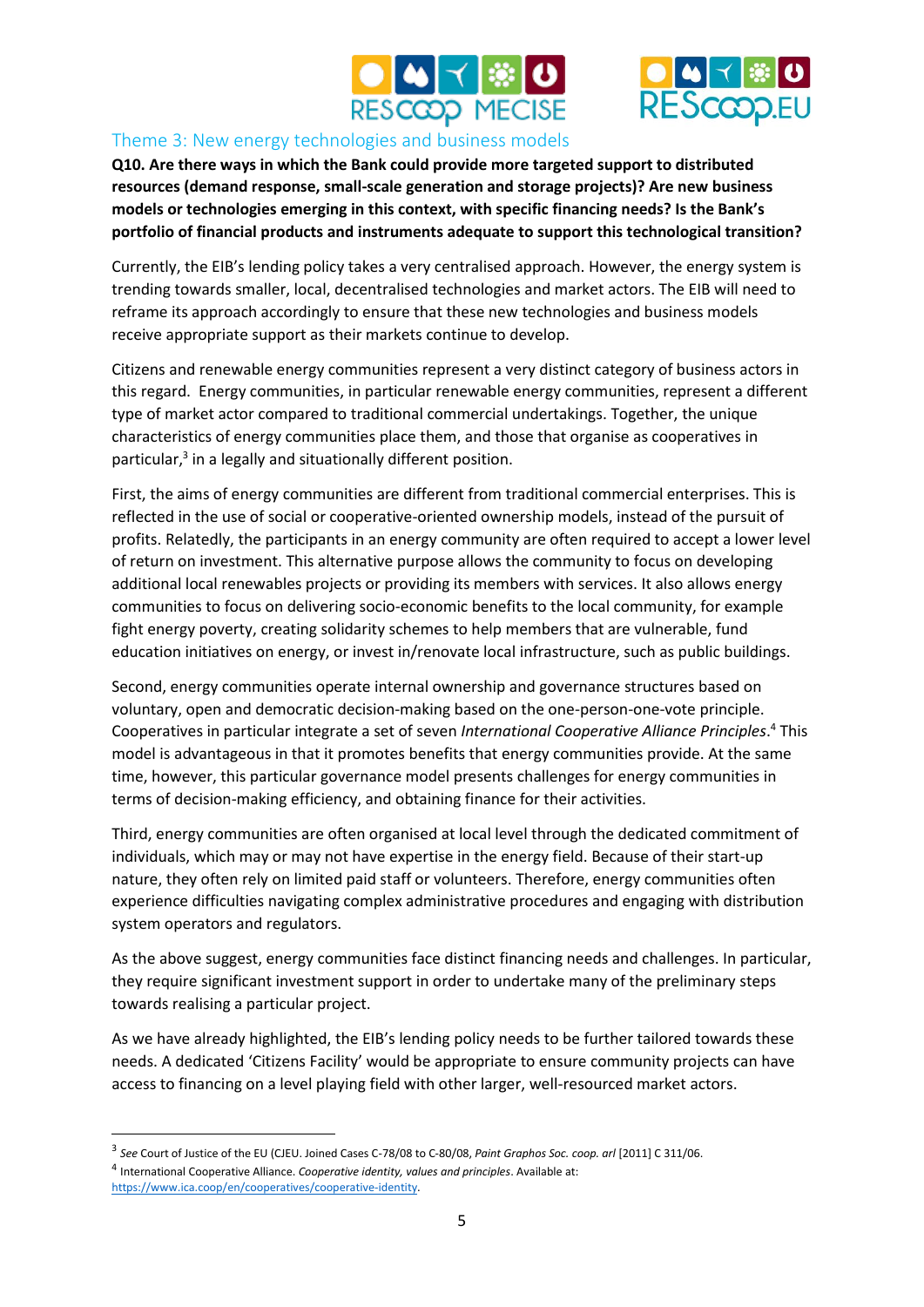



## **Q11. The Bank has developed a number of products – both financial and advisory - targeted to supporting innovative energy projects. Do you have a view on these instruments? Can the Bank improve or better target the financing needs of the energy demonstration sector?**

We do not currently have any experience with the products on offer from the EIB to support innovation. Nevertheless, we participate in a number of Horizon 2020 research and innovation projects. Based on our experience with such projects, we conclude that it is not very easy for SMEs, in particular citizens energy communities, to apply for such projects. In almost all cases, citizens energy communities will participate as a smaller partner (e.g. as a pilot site) in a research and development project. It is also often difficult for citizens energy communities to fully benefit from the technologies that are developed through their participation in such projects.

Given the necessity of uptake by citizens and importance of public acceptance for new innovations, communities need to be involved in research and development projects. The EIB's lending policy could play a strong supportive role in this regard. First, the EIB could require, or at least prioritise, innovation projects to include measurable community participation in the project. Moreover, R&D projects funded by the EIB could be required to ensure that citizens energy communities participating in the project are able to benefit from their participation, for instance through the ability to exploit the results of the project. The EIB could also provide assistance (including but not limited to the creation of a dedicated Citizens Facility) to communities that want to apply to participate in such projects.

**Q12. Some renewable technologies or applications remain relatively expensive. Should the Bank continue to finance such projects, even in the absence of an innovative component?**

N/A.

# Theme 4: Securing the infrastructure needed during the transformation

**Q13. In light of the long-term nature of the network development plans, which type of projects should the Bank focus upon? In addition to PCIs, should the Bank prioritise newer investment types, for instance in digital technologies?**

Projects of Common Interest (PCIs) have placed a significant investment into centralised, transmission infrastructure projects. However, the energy system is quickly becoming more decentralised. Therefore, PCIs, as well as EIB funds for power networks, should further prioritise distribution infrastructure and technologies that will be necessary in order to integrate renewables safely and flexibly.

Citizens energy communities will play an increasingly significant role in not only generating renewable energy, but also managing demand and providing flexibility and other services to both distribution and transmission system networks. Therefore, in line with the above, the EIB must prioritise projects at the distribution level that involve SMEs, including citizens energy communities.